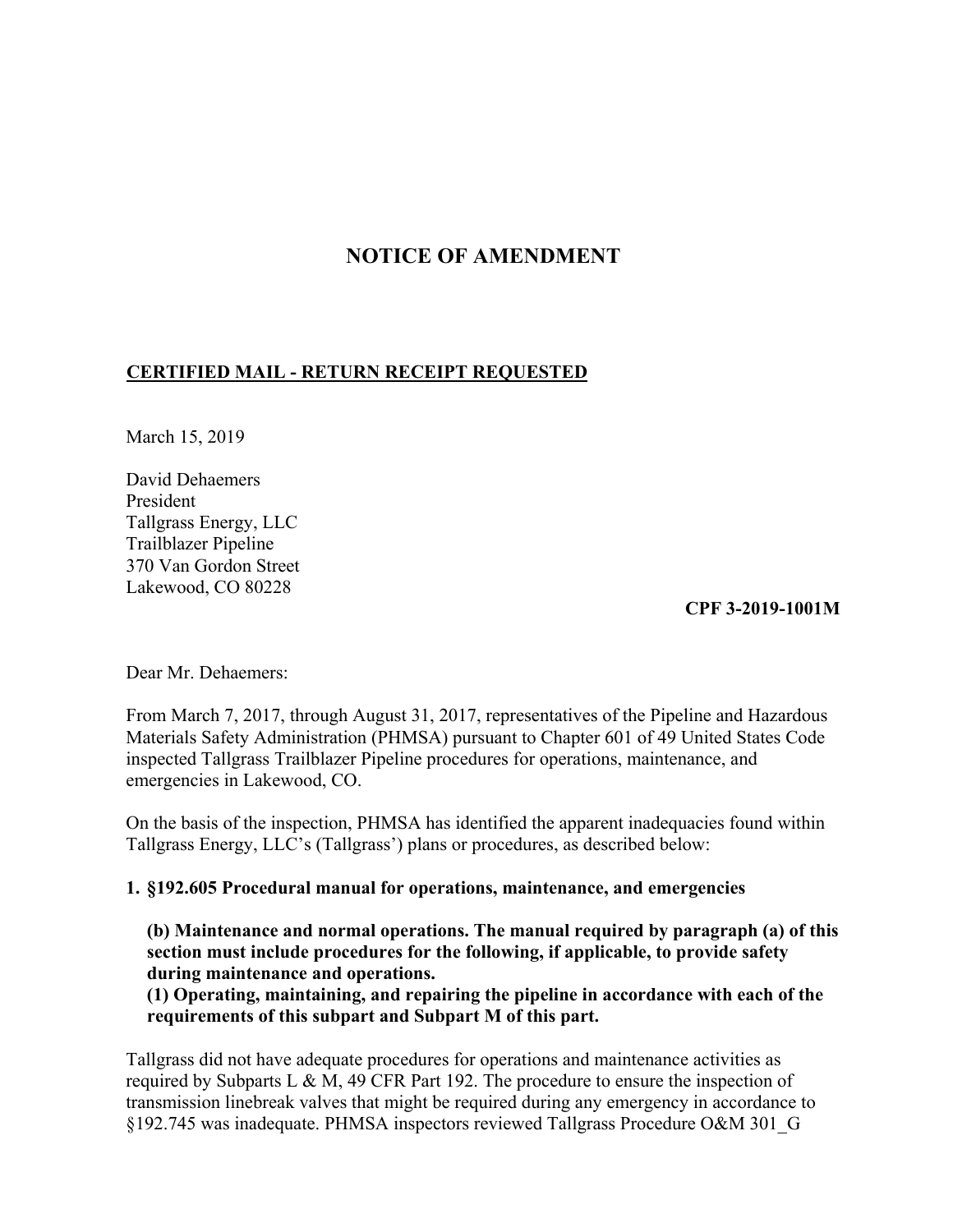titled, "Inspecting and Servicing Emergency Valves." The procedure stated, "Inspect and service valves in conformance with manufacturers' recommendations." PHMSA reviewed the two manufacturer's recommendations that were provided by Tallgrass for the linebreak valves- "Automatic Linebreak Control Adjustment and Set-up Procedure ALBC 1983-Present" and the "Shafer valve Company Adjustment and Setting Procedure for Shafer Automatic Line Break Control." A review of valve maintenance records found documentation where the rate of drop was not in accordance with the manufacturers' recommendations.

The Shafer Valve Company Adjustment and Setting Procedure for Shafer Automatic Line Break Control and the Automatic Linebreak Control Adjustment and Set-up Procedure ALBC 1983-Present manufacturer's recommendations require different ranges for rate of pressure drop calibrations. The ALBC manufacturer's recommendations require that the rate of drop for the #72 orifice and 1640 cubic inch tank should never exceed 18 psi/min. Shafer manufacturer recommendations were reported by Tallgrass for the #72 orifice and 1640 cubic inch tank to be calibrated between 18-30 psi.

Tallgrass does not have a procedure to ensure that linebreak valves are properly maintained to ensure pressure sensing systems will adapt to pressure and flow changes (rate of drop) in order to minimize or eliminate accidental valve closures.

## **2. §192.605 Procedural manual for operations, maintenance, and emergencies.**

**(b) Maintenance and normal operations. The manual required by paragraph (a) of this section must include procedures for the following, if applicable, to provide safety during maintenance and operations.** 

**(2) Controlling corrosion in accordance with the operations and maintenance requirements of subpart I of this part.** 

At the time of the inspection, Tallgrass's O&M 903 GL titled, "External Corrosion Control for Buried or Submerged Pipelines," procedures were inadequate because the procedures did not describe how voltage (IR) drops - other than those across the structure electrolyte boundary would be calculated for valid interpretation of annual pipe-to-soil readings. As such, the procedures do not provide for a level of cathodic protection (CP) that complies with one or more of the applicable criteria contained in 49 CFR Part 192, Appendix D.

49 CFR §192.463 (a) requires that **"**[e]ach cathodic protection system required by this subpart must provide a level of cathodic protection that complies with one or more of the applicable criteria contained in Appendix D of this part. If none of these criteria is applicable, the cathodic protection system must provide a level of cathodic protection at least equal to that provided by compliance with one or more of these criteria."

49 CFR 192, Appendix D,II - *Interpretation of voltage measurement* requires that "[v]oltage (IR) drops other than those across the structure electrolyte boundary must be considered for valid interpretation of the voltage measurement in paragraphs A(1) and (2) and paragraph B(1) of section I of the appendix."

Tallgrass's O&M 903 GL states in Attachment 3, "Existing industry standards provide several example methods in which the IR drop may be considered including measuring or calculating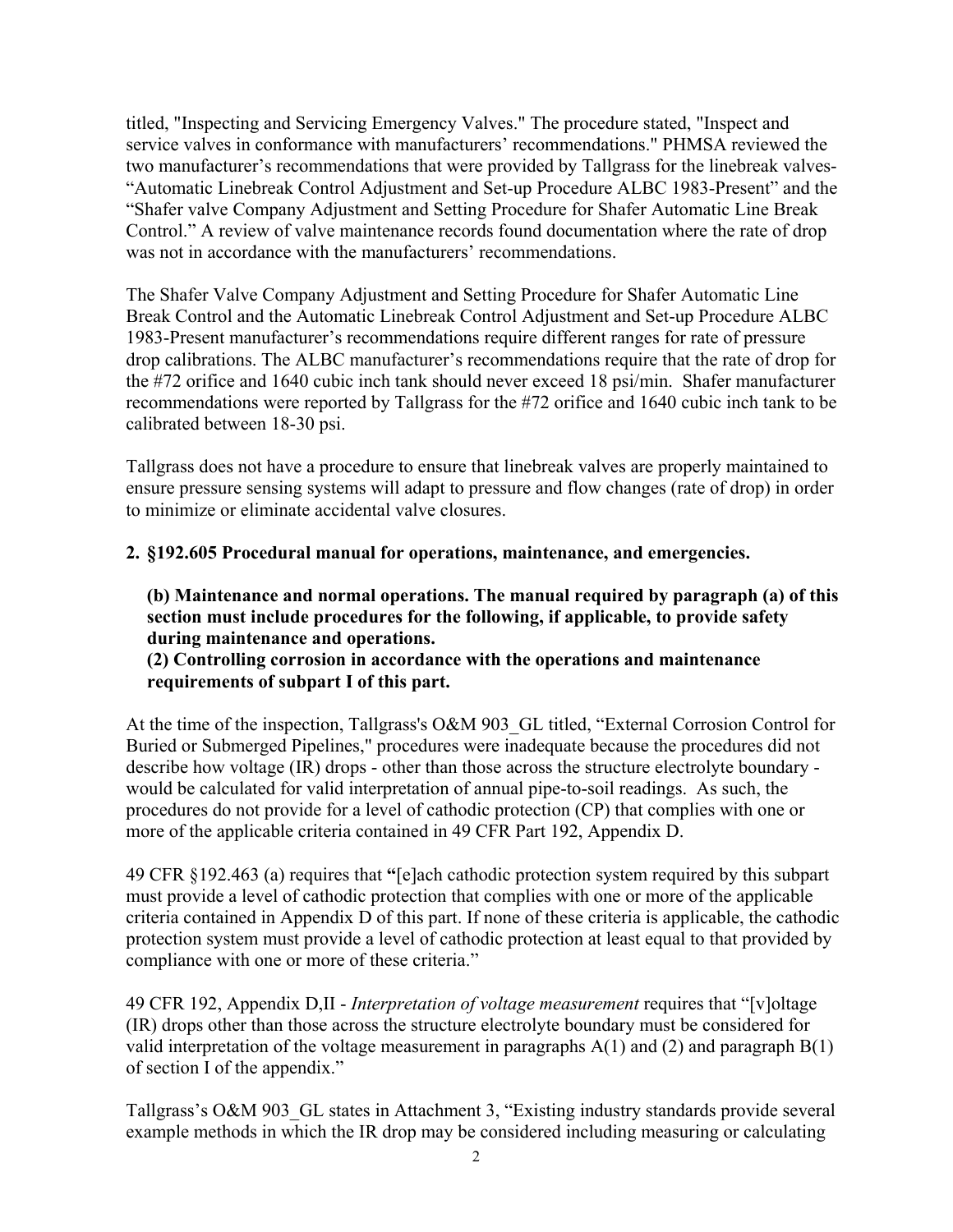the IR drop, reviewing the historical CP system performance, evaluating the physical and electrical characteristics of the pipe and its environment, and determining whether there is physical evidence of corrosion." The procedure did not discuss how to calculate IR drop or how to use the industry standards referenced in Attachment 3 to calculate IR Drop.

### **3. §192.605 Procedural manual for operations, maintenance, and emergencies.**

**(b) Maintenance and normal operations. The manual required by paragraph (a) of this section must include procedures for the following, if applicable, to provide safety during maintenance and operations.** 

## **(2) Controlling corrosion in accordance with the operations and maintenance requirements of subpart I of this part.**

At the time of the inspection, Tallgrass's O&M 903\_GL titled, "External Corrosion Control for Buried or Submerged Pipelines," procedure was inadequate because the procedure describes interference tests as a desired action not a requirement, which does not minimize adverse effects on existing adjacent underground metallic structures. 49 CFR § 192.473(b) requires that "[e]ach impressed current type cathodic protection system or galvanic anode system must be designed and installed so as to minimize any adverse effects on existing adjacent underground metallic structures."

Tallgrass's O&M 903\_GL, Section 3.4.8. "Interference Test Surveys" states, "Conduct interference tests on metallic structures in the immediate area after energizing new CP units or after installing metallic structures in the area of influence of a CP unit if either party desires." Tallgrass procedure does not ensure that interference testing is conducted to minimize any adverse effects on existing adjacent underground metallic structures. The Tallgrass procedure relies solely on the desires of either party after newly installed CP units or other metallic structures.

#### Response to this Notice

This Notice is provided pursuant to 49 U.S.C. § 60108(a) and 49 C.F.R. § 190.206. Enclosed as part of this Notice is a document entitled *Response Options for Pipeline Operators in Compliance Proceedings*. Please refer to this document and note the response options. Be advised that all material you submit in response to this enforcement action is subject to being made publicly available. If you believe that any portion of your responsive material qualifies for confidential treatment under 5 U.S.C. 552(b), along with the complete original document you must provide a second copy of the document with the portions you believe qualify for confidential treatment redacted and an explanation of why you believe the redacted information qualifies for confidential treatment under 5 U.S.C. 552(b).

Following the receipt of this Notice, you have 30 days to submit written comments, revised procedures, or a request for a hearing under §190.211. If you do not respond within 30 days of receipt of this Notice, this constitutes a waiver of your right to contest the allegations in this Notice and authorizes the Associate Administrator for Pipeline Safety to find facts as alleged in this Notice without further notice to you and to issue an Order Directing Amendment. If your plans or procedures are found inadequate as alleged in this Notice, you may be ordered to amend your plans or procedures to correct the inadequacies (49 C.F.R. § 190.206). If you are